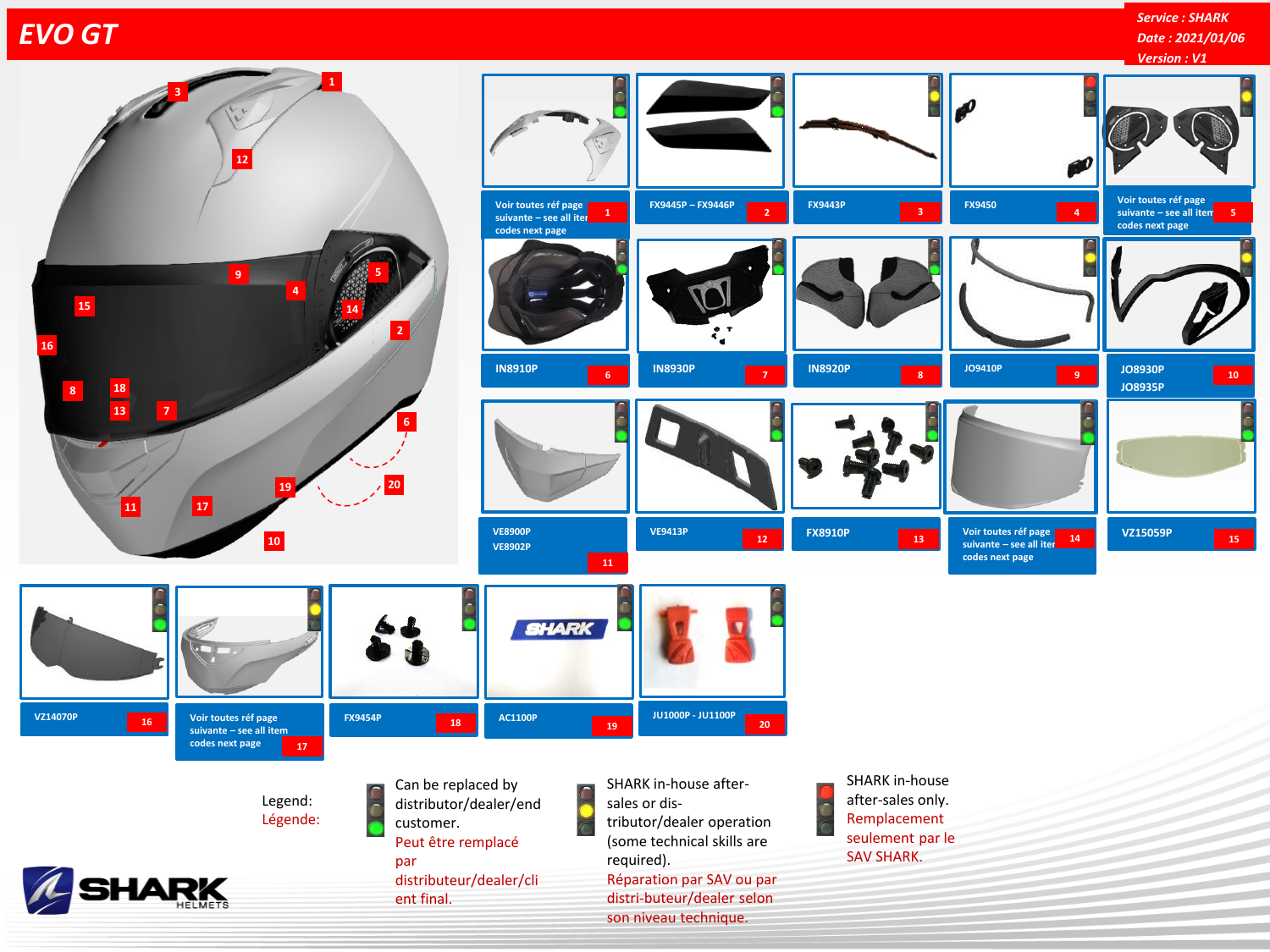| N°             | <b>DESIGNATION en Français</b>                               | <b>COULEUR/COLOR</b> | REF.           | <b>TAILLE/SIZE</b> | <b>DESIGNATION in English</b>                            | N°             |
|----------------|--------------------------------------------------------------|----------------------|----------------|--------------------|----------------------------------------------------------|----------------|
|                |                                                              |                      |                |                    |                                                          |                |
| $\mathbf{1}$   | <b>VENTIL SUPERIEURE UNIE Petite calotte</b>                 | <b>BLK S01 WHU</b>   | <b>VE8930P</b> | TU                 | <b>HIGH VENTIL BLANK Small shell</b>                     | $\mathbf{1}$   |
| $\mathbf{1}$   | <b>VENTIL SUPERIEURE UNIE MAT Petite calotte</b>             | AMA KMA B06          | <b>VE8932P</b> | TU                 | HIGH VENTIL BLANK MAT Small shell                        | 1              |
| $\mathbf{1}$   | <b>VENTIL SUPERIEURE UNIE Grande calotte</b>                 | BLK S01 WHU          | <b>VE8931P</b> | TU                 | HIGH VENTIL BLANK Large shell                            | $\mathbf{1}$   |
| $\mathbf{1}$   | VENTIL SUPERIEURE UNIE MAT Grande calotte                    | AMA KMA B06          | <b>VE8933P</b> | TU                 | HIGH VENTIL BLANK MAT Large shell                        | $\mathbf{1}$   |
| $\mathbf{1}$   | VENTIL SUPERIEURE ENCKE MAT Petite calotte                   | ABK AYK KAA KRA SAK  | <b>VE8934P</b> | TU                 | HIGH VENTIL BLANK ENCKE MAT Small shell                  | 1              |
| $\mathbf{1}$   | VENTIL SUPERIEURE ENCKE MAT Grande calotte                   | ABK AYK KAA KRA SAK  | <b>VE8935P</b> | TU                 | HIGH VENTIL BLANK ENCKE MAT Large shell                  | 1              |
| $\overline{2}$ | PLAQUES DE MENTONNIERE UNI                                   | BLK S01 WHT          | <b>FX9445P</b> | TU                 | <b>CHIN PLATES BLANK</b>                                 | $\overline{2}$ |
| $\overline{2}$ | PLAQUES DE MENTONNIERE UNI MAT                               | AMA KMA SMA B06      | <b>FX9446P</b> | TU                 | <b>CHIN PLATES BLANK MAT</b>                             | $\overline{2}$ |
| 3              | MECANISME ECRAN SOLAIRE                                      | <b>KMA</b>           | FX9443P        | TU                 | <b>SUN VISOR MECHANISM</b>                               | 3              |
| $\overline{4}$ | BRAS ECRAN SOLAIRE SAV exclusif                              | <b>BLK</b>           | FX9450         | TU                 | SUN VISOR ARM After sales only                           | 4              |
| 5              | PLAQUES LATERALES ECRAN - Petite calotte                     | <b>BLK</b>           | <b>FX8930P</b> | TU                 | VISOR LATERAL PLATES small shell                         | 5              |
| 5              | PLAQUES LATERALES - Grande calotte                           | <b>BLK</b>           | FX8931P        | TU                 | VISOR LATERAL PLATES large shell                         | 5              |
| 6              | COIFFE - MICROTECH EBONY Athracite                           | <b>ANT</b>           | <b>IN8910P</b> | XS S M L XL KS     | <b>FABRIC CAP - EBONY Anthracite</b>                     | 6              |
| $\overline{7}$ | <b>BAVETTE ANTIREMOUS Anthracite</b>                         | <b>ANT</b>           | <b>IN8930P</b> | TU                 | <b>CHIN COVER Anthracite</b>                             | $\overline{7}$ |
| 8              | JOUES (voir tableau page suivante) - EBONY Anthracite        | ANT                  | <b>IN8920P</b> | 10 15 25 30        | CHEEKS (see the table next page) - EBONY Anthracite      | 8              |
| 9              | JOINT CHAMP DE VISION                                        | <b>BLK</b>           | JO9410P        | TU                 | <b>VISOR RUBBER SEAL</b>                                 | 9              |
| 10             | JOINT EMBASE PETITE CALOTTE                                  | <b>BLK</b>           | JO8930P        | TU                 | LOWER RUBBER SEAL small shell                            | 10             |
| 10             | JOINT EMBASE GRANCE CALOTTE                                  | <b>BLK</b>           | JO 8935P       | TU                 | LOWER RUBBER SEAL large shell                            | 10             |
| 11             | <b>VENTIL INFERIEURE UNIE</b>                                | BLK S01 WHU          | <b>VE8900P</b> | TU                 | LOW VENTIL BLANK                                         | 11             |
| 11             | <b>VENTIL INFERIEURE UNIE MAT</b>                            | AMA KMA B06          | <b>VE8902P</b> | TU                 | LOW VENTIL BLANK MAT                                     | 11             |
| 12             | <b>CURSEUR DE VENTIL INFERIEURE</b>                          | <b>BLK</b>           | <b>VE9413P</b> | TU                 | <b>LOW VENTIL SLIDE</b>                                  | 13             |
| 13             | KIT 10 VIS FST081 DE PLAQUES LATERALES                       | <b>BLK</b>           | FX8910P        | TU                 | SET 10 SCREWS FST081 FOR LATERAL PLATES                  | 14             |
| 14             | ECRAN Anti rayures équipé Pins pour PINLOCK Incolore Homol.  | <b>INC</b>           | VZ25012P       | TU                 | VISOR antiscratch with Pins for Pinlock clear Homol.     | 15             |
| 14             | ECRAN Anti rayures Anti buée non Homologué Fumé              | <b>FU</b>            | VZ25020P       | TU                 | VISOR antiscratch Antifog no homologated Dark smoke      | 15             |
| 14             | ECRAN Anti rayures Anti buée Homologué Incolore-teinté léger | INC TE50             | VZ25025P       | TU                 | VISOR antiscratch Antifog homologated clear-light tinted | 15             |
| 14             | ECRAN Anti rayures non Homologué chrome                      | <b>CHR</b>           | VZ25030P       | TU                 | VISOR antiscratch no homologated Chrom                   | 15             |
| 15             | PINLOCK incolore 120                                         | <b>INC</b>           | VZ15059P       | TU                 | Pinlock clear 120                                        | 16             |
| 16             | <b>ECRAN SOLAIRE</b>                                         | <b>FU</b>            | VZ14070P       | TU                 | <b>SUN VISOR</b>                                         | 17             |
| 17             | <b>MENTONNIERE UNIE</b>                                      | BLK S01 WHU          | <b>FX8900P</b> | TU                 | <b>CHIN BAR BLANK</b>                                    | 18             |
| 17             | <b>MENTONNIERE UNIE MAT</b>                                  | AMA KMA B06          | FX8902P        | TU                 | <b>CHIN BAR BLANK MAT</b>                                | 18             |
| 17             | <b>MENTONNIERE ENCKE MAT</b>                                 | ABK AYK KAA KRA SAK  | <b>FX8905P</b> | TU                 | <b>CHIN BAR ENCKE MAT</b>                                | 18             |
|                |                                                              |                      |                |                    |                                                          |                |